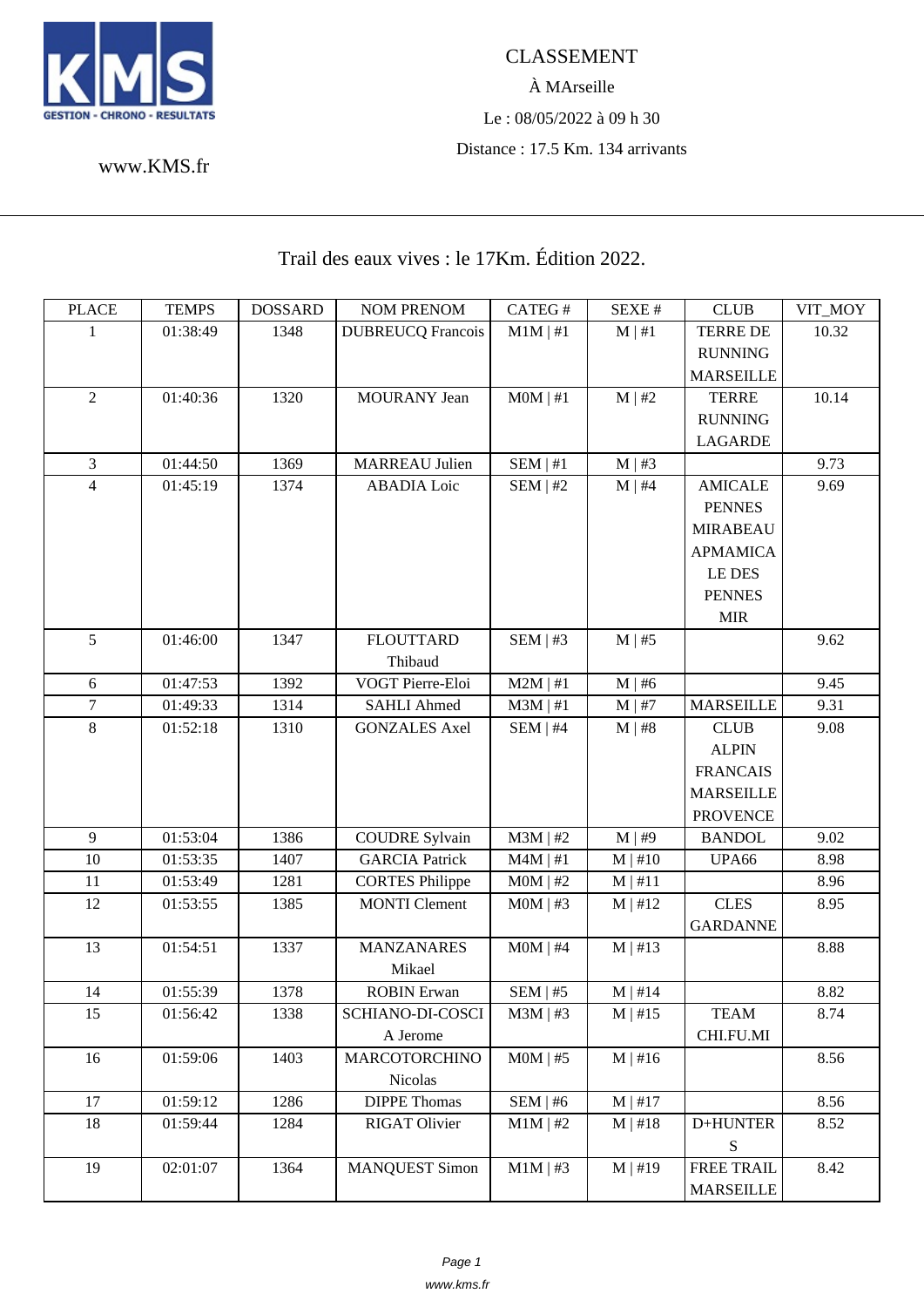| ם בתונד | L LIVIL D | <b>DOPPULP</b> | <b>TAQIMET IZETAQIME</b>    | $CALU \pi$  | JLΛL π       | <b>CEOD</b>                                          | $V11$ $V1$ |
|---------|-----------|----------------|-----------------------------|-------------|--------------|------------------------------------------------------|------------|
| 20      | 02:01:11  | 1341           | <b>BISQUERRA Tony</b>       | $M2M$   #2  | $M$   #20    | A A<br><b>ALLAUDIE</b><br>NNE ET DU<br>13EME         | 8.42       |
| 21      | 02:01:26  | 1367           | <b>GIRAULT</b> Emmanuel     | $MOM$   #6  | M   #21      | <b>ISSY</b><br><b>TRIATHLO</b><br>$\mathbf N$        | 8.40       |
| 22      | 02:01:30  | 1285           | <b>CAVALLO Thomas</b>       | $MOM$   #7  | $M$   #22    | <b>MARSEILLE</b><br><b>TRAIL</b><br><b>CLUB</b>      | 8.40       |
| 23      | 02:01:45  | 1372           | <b>CHAREYRON Olivier</b>    | $M1M$   #4  | $M$   #23    |                                                      | 8.38       |
| 24      | 02:02:51  | 1406           | <b>BIANCO Nicolas</b>       | $M1M$   #5  | $M$   #24    | <b>PUMBA</b><br><b>ULTRA</b><br><b>TRAIL</b>         | 8.30       |
| 25      | 02:04:07  | 1313           | <b>COPPA Vincent</b>        | $M1M$   #6  | $M$   #25    | $\sf{ACP}$<br><b>MARSEILLE</b>                       | 8.22       |
| 26      | 02:04:23  | 1303           | <b>COTE Yann</b>            | $SEM$   #7  | $M$   #26    |                                                      | 8.20       |
| 27      | 02:04:33  | 1330           | <b>VELON Sebastien</b>      | $M3M$   #4  | $M$   #27    | OCCP LA<br><b>CIOTAT</b>                             | 8.19       |
| 28      | 02:04:51  | 1366           | <b>BAUD</b> Jeremie         | $MOM$   #8  | $M$   #28    |                                                      | 8.17       |
| 29      | 02:07:31  | 1350           | <b>AVINSAC David</b>        | $M1M$   #7  | $M$   #29    | AS<br><b>JOGGING</b><br><b>CARNOUX</b>               | 8.00       |
| 30      | 02:08:26  | 1256           | ROCCO Angelique             | $MOF$   #1  | F   #1       | 31 CHEM.<br>DE LA<br><b>MAQUE</b>                    | 7.94       |
| 31      | 02:09:54  | 1304           | <b>ZINK</b> Jean-Vincent    | $M1M$   #8  | $M$   #30    | <b>TWOLF</b>                                         | 7.85       |
| 32      | 02:11:04  | 1375           | <b>GRIMAUD Clement</b>      | $SEM$   #8  | M   #31      |                                                      | 7.78       |
| 33      | 02:11:23  | 1275           | LUPPI Jean-Francois         | $M1M$   #9  | $M$   #32    |                                                      | 7.76       |
| 34      | 02:11:56  | 1353           | <b>IDER Samir</b>           | $M2M$   #3  | $M$   #33    |                                                      | 7.73       |
| 35      | 02:11:59  | 1277           | <b>PIAT Sebastien</b>       | $MOM$   #9  | $M \mid #34$ | <b>STE</b><br><b>MAXIME</b><br><b>ATHLETISM</b><br>E | 7.73       |
| 36      | 02:12:32  | 1344           | <b>DUFRASNE</b> Gregoire    | SEM   #9    | M   #35      | <b>ACP</b><br><b>MARSEILLE</b>                       | 7.70       |
| 37      | 02:12:41  | 1400           | MICHEL Didier               | $M3M$   #5  | $M$   #36    |                                                      | 7.69       |
| 38      | 02:13:13  | 1357           | <b>RENARD Laurent</b>       | $M2M$   #4  | $M$   #37    | <b>MASSILIA</b><br><b>RUN HEART</b>                  | 7.66       |
| 39      | 02:13:29  | 1269           | <b>CASTELLI</b> Laurent     | $M2M$   #5  | $M$   #38    |                                                      | 7.64       |
| 40      | 02:13:37  | 1272           | <b>POLIZZI Pascal</b>       | $M2M$   #6  | $M \mid #39$ | <b>TOMOBIKI</b><br>HIGH<br><b>SCHOOL</b>             | 7.63       |
| 41      | 02:13:49  | 1254           | <b>COUPEL Florian</b>       | SEM   #10   | $M$   #40    |                                                      | 7.62       |
| 42      | 02:14:27  | 1323           | <b>SALVATORE</b><br>Raphael | $M2M$   #7  | M   #41      |                                                      | 7.59       |
| 43      | 02:14:29  | 1276           | <b>JANVIER Fabrice</b>      | $M1M$   #10 | M   #42      |                                                      | 7.58       |
| 44      | 02:15:35  | 1389           | <b>GRIPPAY Lauriane</b>     | SEF   #1    | F   #2       | AC ST<br><b>REMY DE</b><br><b>PROVENCE</b>           | 7.52       |
| 45      | 02:16:24  | 1376           | <b>CARON</b> Amandine       | $MOF$   #2  | F   #3       |                                                      | 7.48       |
|         |           |                |                             |             |              |                                                      |            |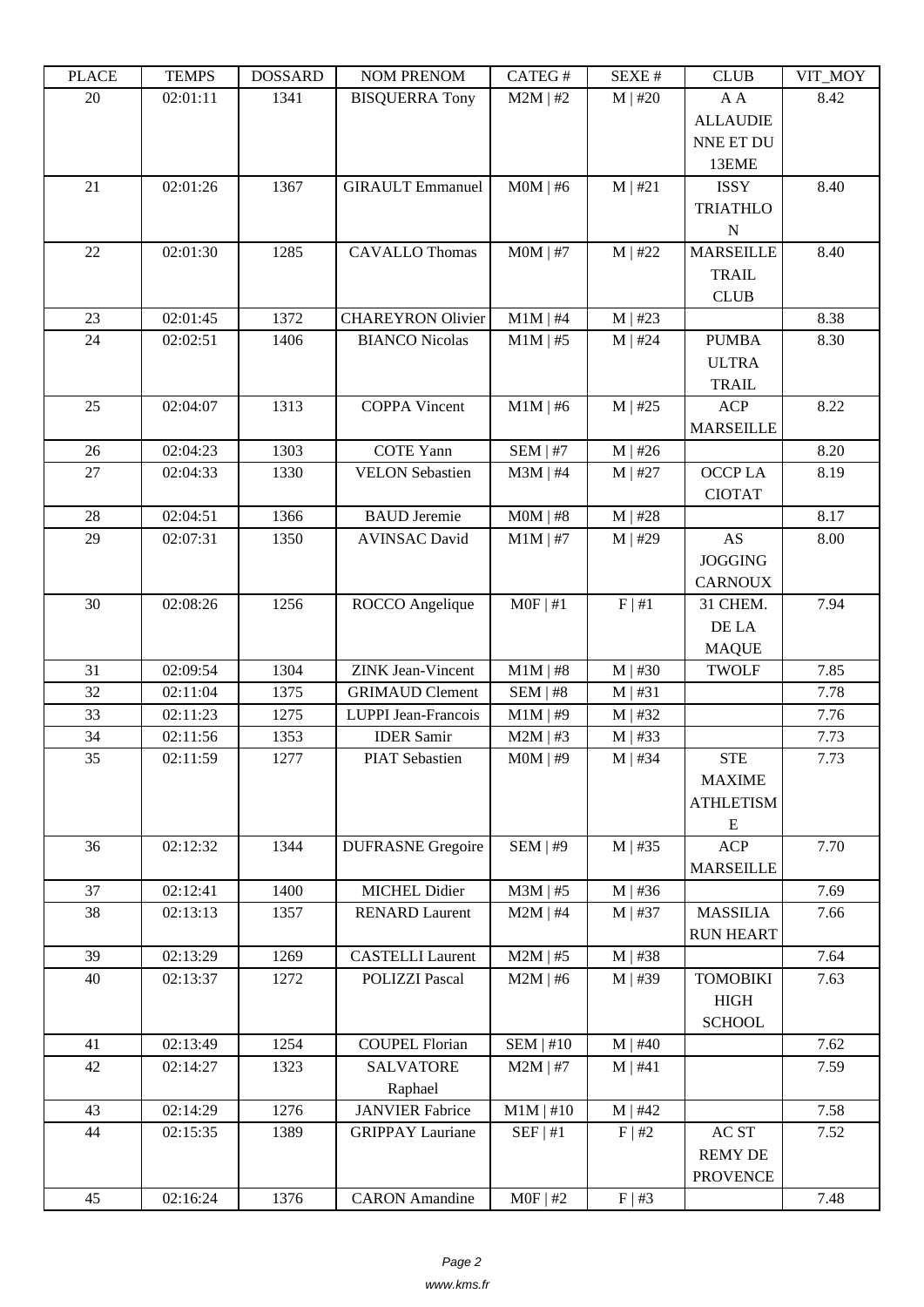| LEUCE  | <u>רי דומדיד ד</u> | <b>UUUUUUU</b> | <b>NUMERIAL NUM</b>       | CATLO T     | DL/AL π     | CLUD              | VII_MUI |
|--------|--------------------|----------------|---------------------------|-------------|-------------|-------------------|---------|
| 46     | 02:16:44           | 1255           | <b>GORJON Alexandre</b>   | $SEM$   #11 | $M$   #43   | <b>MENERBES</b>   | 7.46    |
|        |                    |                |                           |             |             | <b>RUNNING</b>    |         |
| 47     | 02:17:01           | 1319           | <b>BAUD</b> Clement       | ESM   #1    | $M$   #44   |                   | 7.44    |
| 48     | 02:19:03           | 1251           | <b>CASTELLANI</b> Cedric  | $M1M$   #11 | $M$   #45   | <b>TESSIETIA</b>  | 7.34    |
|        |                    |                |                           |             |             | <b>MO</b>         |         |
| 49     | 02:19:59           | 1268           | <b>ROCHE Hadrien</b>      | SEM   #12   | $M$   #46   |                   | 7.29    |
| 50     | 02:20:25           | 1398           | <b>MOREIRA</b> Miguel     | $MOM$   #10 | $M$   #47   | <b>MASSILIA</b>   | 7.26    |
|        |                    |                |                           |             |             | <b>MARATHO</b>    |         |
|        |                    |                |                           |             |             | ${\bf N}$         |         |
| 51     | 02:20:25           | 1379           | <b>CLEMENT</b> Stephane   | $M3M$   #6  | $M$   #48   | <b>MASSILIA</b>   | 7.26    |
|        |                    |                |                           |             |             | <b>MARATHO</b>    |         |
|        |                    |                |                           |             |             | ${\bf N}$         |         |
| 52     | 02:21:30           | 1290           | <b>JANVIER Stephan</b>    | $M2M$   #8  | $M$   #49   |                   | 7.21    |
| 53     | 02:21:38           | 1339           | <b>OUZELLAL Hassan</b>    | $M3M$   #7  | $M$   #50   | <b>CSMM-TOP</b>   | 7.20    |
|        |                    |                |                           |             |             | <b>COURIR</b>     |         |
|        |                    |                |                           |             |             | <b>MARSEILLE</b>  |         |
| 54     | 02:21:44           | 1399           | <b>CHIKLI Arnaud</b>      | $M1M$   #12 | M   #51     |                   | 7.20    |
| 55     | 02:22:25           | 1309           | <b>ISSANCHOU</b>          | $SEM$   #13 | $M$   #52   |                   | 7.16    |
|        |                    |                | Clement                   |             |             |                   |         |
| 56     | 02:22:29           | 1305           | <b>DOLLIN</b> Samantha    | SEF   #2    | F   #4      |                   | 7.16    |
| 57     | 02:22:41           | 1332           | <b>BREANT</b> Ambroise    | $SEM$   #14 | $M$   #53   |                   | 7.15    |
| 58     | 02:23:10           | 1315           | <b>LORCA Luc</b>          | $M3M$   #8  | $M$   #54   |                   | 7.12    |
| 59     | 02:23:37           | 1288           | <b>BONNIFAY Pascal</b>    | $M3M$   #9  | $M$   #55   | <b>ULTRA</b>      | 7.10    |
|        |                    |                |                           |             |             | <b>TERRE DE</b>   |         |
|        |                    |                |                           |             |             | <b>PROVENCE</b>   |         |
| 60     | 02:23:57           | 1318           | <b>HOLYST Fanny</b>       | SEF   #3    | $F$   #5    |                   | 7.09    |
| 61     | 02:23:59           | 1311           | <b>BAUD Karine</b>        | $M3F$   #1  | $F \mid #6$ | CAF               | 7.08    |
|        |                    |                |                           |             |             | <b>MARSEILLE</b>  |         |
|        |                    |                |                           |             |             | <b>PROVENCE</b>   |         |
| 62     | 02:23:59           | 1363           | <b>QUERREC</b> Aurelien   | $SEM$   #15 | $M$   #56   | <b>ACP</b>        | 7.08    |
|        |                    |                |                           |             |             | <b>MARSEILLE</b>  |         |
| 63     | 02:25:16           | 1352           | <b>BROCARD Nicolas</b>    | $M1M$   #13 | $M$   #57   | <b>LES</b>        | 7.02    |
|        |                    |                |                           |             |             | <b>JOGGEURS</b>   |         |
|        |                    |                |                           |             |             | <b>AUBAGNAI</b>   |         |
|        |                    |                |                           |             |             | S                 |         |
| 64     | 02:25:17           | 1349           | <b>VEISSEL Christophe</b> | $M3M$   #10 | $M$   #58   |                   | 7.02    |
| 65     | 02:25:30           | 1336           | <b>COMPAN</b>             | $M1M$   #14 | $M$   #59   | <b>VIAS TRAIL</b> | 7.01    |
|        |                    |                | Jean-Philippe             |             |             | <b>RUNNING</b>    |         |
| 66     | 02:25:42           | 1257           | <b>CARMINATI</b>          | $M3M$   #11 | $M$   #60   |                   | 7.00    |
|        |                    |                | Christophe                |             |             |                   |         |
| 67     | 02:27:17           | 1299           | <b>BOUILLON Nicolas</b>   | $M1M$   #15 | M   #61     | OM                | 6.93    |
|        |                    |                |                           |             |             | <b>ATHLETISM</b>  |         |
|        |                    |                |                           |             |             | E                 |         |
| 68     | 02:27:23           | 1267           | MASSA Axel                | $MOM$   #11 | M   #62     |                   | 6.92    |
| 69     | 02:28:29           | 1295           | <b>GRACIA Guillaume</b>   | $M1M$   #16 | $M$   #63   |                   | 6.87    |
| $70\,$ | 02:29:20           | 1252           | CEA Benjamin              | $MOM$   #12 | $M$   #64   |                   | 6.83    |
| 71     | 02:29:51           | 1329           | FISCHBACH Barbara         | $SEF$   #4  | F   #7      | <b>CAF LYON</b>   | 6.81    |
|        |                    |                |                           |             |             | <b>VILLEURBA</b>  |         |
|        |                    |                |                           |             |             | <b>NNE</b>        |         |
| 72     | 02:30:08           | 1287           | <b>GUICHARD Lionel</b>    | $M2M$   #9  | $M$   #65   |                   | 6.79    |
| 73     | 02:30:42           | 1302           | <b>MICHEL Raphael</b>     | $M2M$   #10 | $M$   #66   | <b>MARSEILLE</b>  | 6.77    |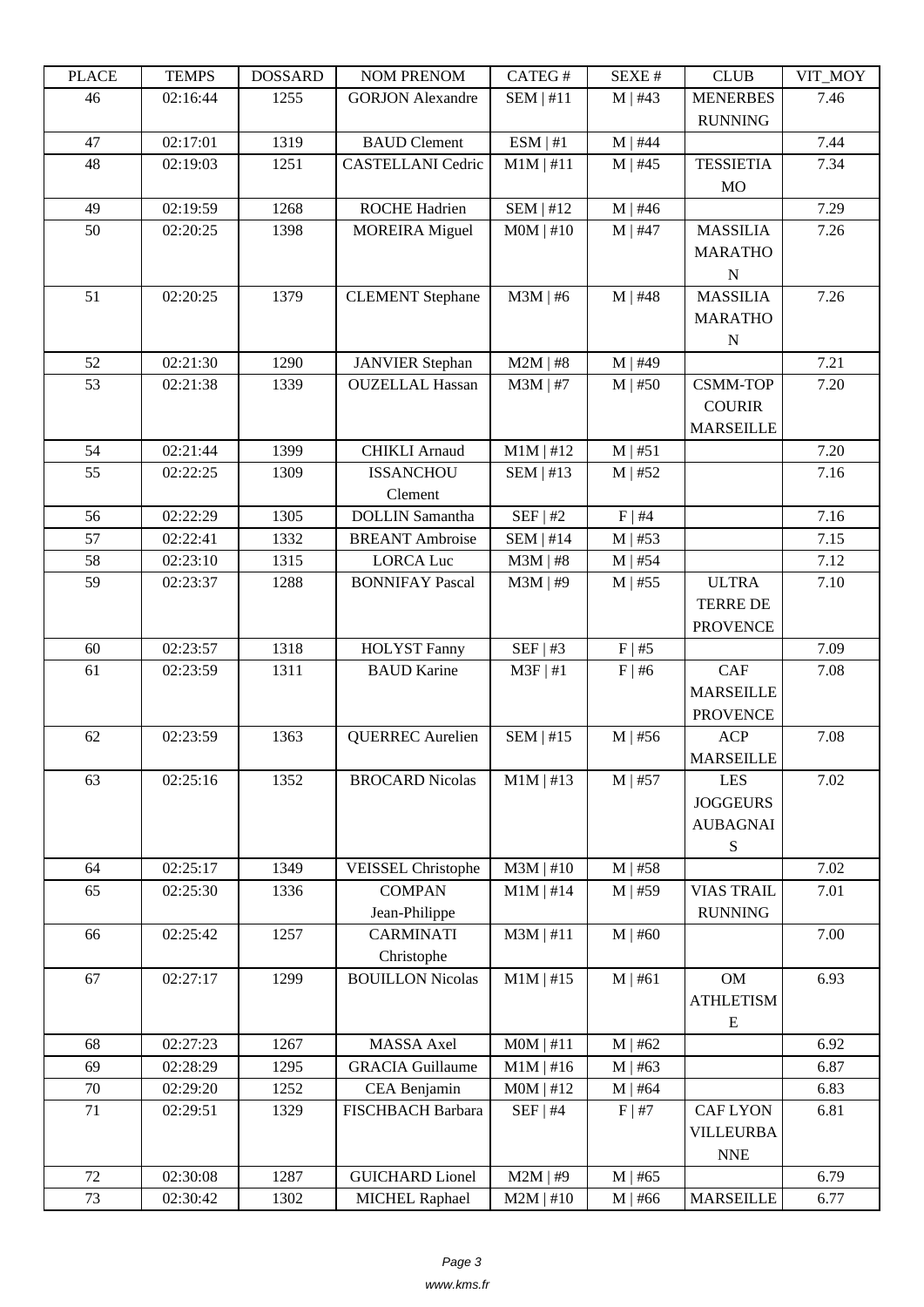| LLAUD | L LIVIII D | <b>UUUUUUU</b> | <b>NUMERENUM</b>        | <b>CATLOT</b> | υL/ΛL π      | $C$ LUD          | VII_MUI |
|-------|------------|----------------|-------------------------|---------------|--------------|------------------|---------|
| 74    | 02:31:09   | 1265           | <b>MOREL Sylvain</b>    | $M3M$   #12   | $M$   #67    |                  | 6.75    |
| 75    | 02:31:53   | 1317           | <b>PUTAUD Florian</b>   | SEM   #16     | $M$   #68    |                  | 6.72    |
| 76    | 02:32:40   | 1393           | NGUYEN-CONG-VI          | $MOM$   #13   | $M \mid #69$ | <b>AMICALE</b>   | 6.68    |
|       |            |                | <b>EN Julien</b>        |               |              | <b>PENNES</b>    |         |
|       |            |                |                         |               |              | <b>MIRABEAU</b>  |         |
|       |            |                |                         |               |              | <b>APMAMICA</b>  |         |
|       |            |                |                         |               |              | LE DES           |         |
|       |            |                |                         |               |              | <b>PENNES</b>    |         |
|       |            |                |                         |               |              | <b>MIR</b>       |         |
| 77    | 02:33:23   | 1327           | <b>MOULIN Simon</b>     | $SEM$   #17   | $M$   #70    | <b>MJC PLAN</b>  | 6.65    |
|       |            |                |                         |               |              | DE CUQUES        |         |
| 78    | 02:33:25   | 1402           | VERMOT-DESROCH          | $M4M$   #2    | M   #71      |                  | 6.65    |
|       |            |                | ES Adam                 |               |              |                  |         |
| 79    | 02:34:17   | 1300           | <b>MOUNIER Patrick</b>  | $M5M$   #1    | $M$   #72    | <b>RUNFORSW</b>  | 6.61    |
|       |            |                |                         |               |              | <b>ING</b>       |         |
| 80    | 02:34:33   | 1289           | <b>FORTIN Yannick</b>   | $M2M$   #11   | $M$   #73    | <b>MASSILIA</b>  | 6.60    |
|       |            |                |                         |               |              | <b>MARATHO</b>   |         |
|       |            |                |                         |               |              | $\mathbf N$      |         |
| 81    | 02:35:09   | 1296           | <b>VIDAL Severine</b>   | $M1F$   #1    | F   #8       |                  | 6.57    |
| 82    | 02:35:21   | 1253           | <b>CLANET</b> Jean-Luc  | $M3M$   #13   | $M$   #74    | <b>COUREURS</b>  | 6.57    |
|       |            |                |                         |               |              | <b>MARCHEUR</b>  |         |
|       |            |                |                         |               |              | S                |         |
|       |            |                |                         |               |              | <b>CAVANACO</b>  |         |
|       |            |                |                         |               |              | <b>IS</b>        |         |
| 83    | 02:35:37   | 1345           | <b>CAIETTA Celine</b>   | $M1F$ #2      | F   #9       | <b>MARSEILLE</b> | 6.55    |
| 84    | 02:35:41   | 1293           | <b>LUGAGNE Audrey</b>   | $SEF$   #5    | F   #10      |                  | 6.55    |
| 85    | 02:35:46   | 1396           | <b>MALFATTI Alberic</b> | $M3M$   #14   | $M$   #75    | <b>AIX ATHLE</b> | 6.55    |
|       |            |                |                         |               |              | <b>PROVENCE</b>  |         |
|       |            |                |                         |               |              | *                |         |
| 86    | 02:36:03   | 1397           | <b>BERNARD Laurence</b> | $M3F$   #2    | F   #11      | <b>AIX ATHLE</b> | 6.54    |
|       |            |                |                         |               |              | <b>PROVENCE</b>  |         |
| 87    | 02:37:25   | 1343           | <b>BANDA</b> Claire     | $M2F$   #1    | F   #12      | <b>MARSEILLE</b> | 6.48    |
| 88    | 02:38:41   | 1351           | <b>CROUZET Nathalie</b> | $M1F$   #3    | F   #13      |                  | 6.43    |
| 89    | 02:39:26   | 1346           | <b>VELTER Paul</b>      | MOM   #14     | $M \mid #76$ |                  | 6.40    |
| 90    | 02:41:36   | 1274           | <b>DUONG</b> Valerie    | $M2F$   #2    | F   #14      | TRAIL            | 6.31    |
|       |            |                |                         |               |              | <b>CLUB DES</b>  |         |
|       |            |                |                         |               |              | <b>AMIS</b>      |         |
| 91    | 02:42:05   | 1259           | <b>DONVAL Christine</b> | $M2F$ #3      | F   #15      | <b>FRONT</b>     | 6.29    |
|       |            |                |                         |               |              | <b>RUNNERS</b>   |         |
|       |            |                |                         |               |              | <b>DE PARIS</b>  |         |
| 92    | 02:42:38   | 1377           | <b>BENARD</b> Lisa      | $MOF$   #3    | $F$   #16    | <b>CA BALMA</b>  | 6.27    |
| 93    | 02:42:58   | 1316           | <b>LEBON Frederic</b>   | $M5M$   #2    | $M$   #77    |                  | 6.26    |
| 94    | 02:43:25   | 1362           | <b>CARMINATI</b> Joseph | ESM   #2      | $M$   #78    | <b>AS PONTS</b>  | 6.24    |
|       |            |                |                         |               |              | DE CE RUN        |         |
|       |            |                |                         |               |              | <b>COTRAIL</b>   |         |
| 95    | 02:43:50   | 1394           | <b>ORTU Didier</b>      | $M3M$   #15   | $M$   #79    |                  | 6.23    |
| 96    | 02:43:58   | 1371           | <b>GUIGNES Laure</b>    | $M1F$   #4    | F   #17      |                  | 6.22    |
| 97    | 02:43:59   | 1370           | <b>VINCENT Eric</b>     | $M5M$   #3    | $M$   #80    | <b>JOGGING</b>   | 6.22    |
|       |            |                |                         |               |              | <b>CLUB DE</b>   |         |
|       |            |                |                         |               |              | <b>MARTIGUE</b>  |         |
|       |            |                |                         |               |              | S.               |         |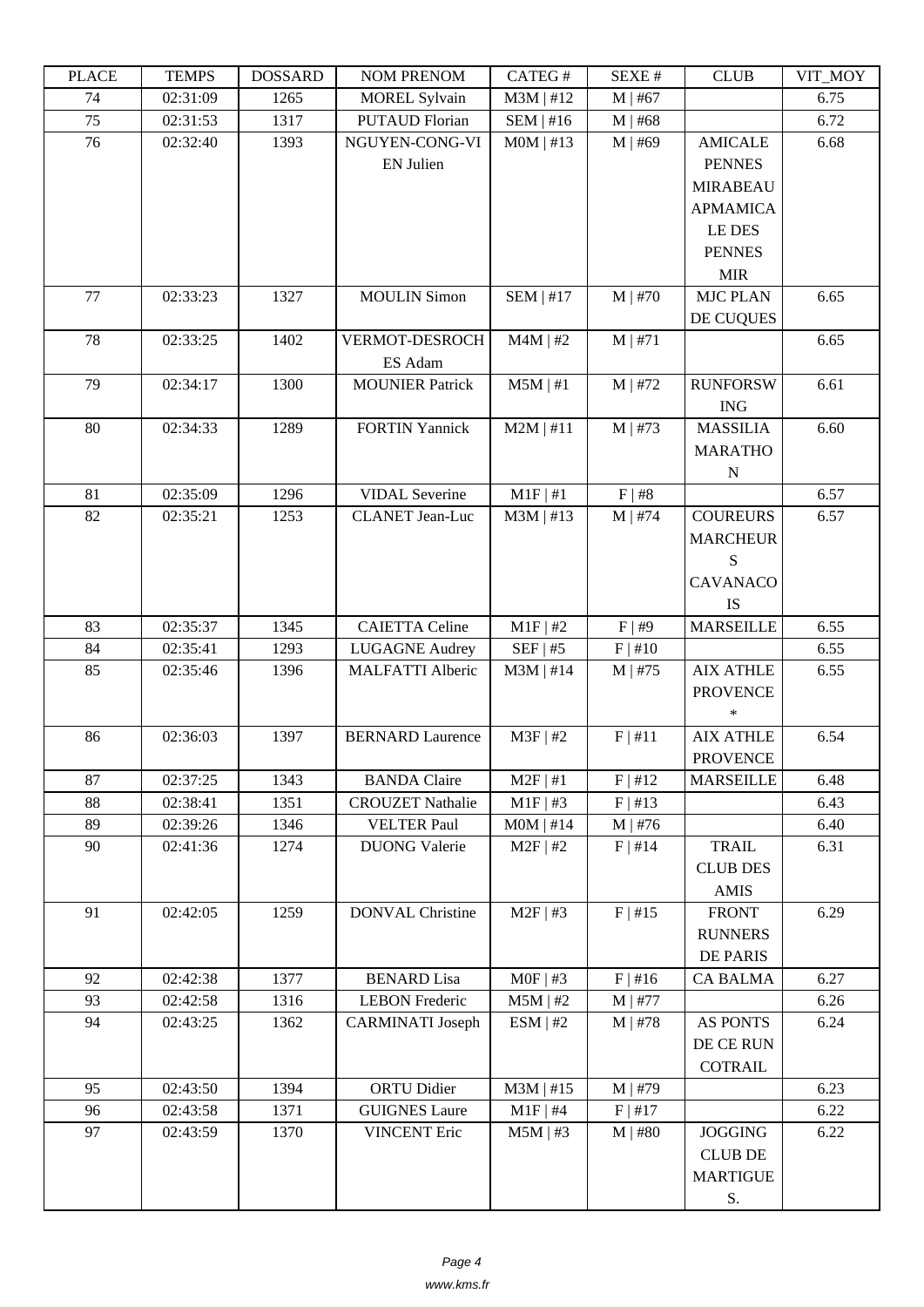| LEACE   | <b>TENTLO</b> | <b>UUUUUUU</b> | <b>NUMBER ON T</b>        | CATEU T       | υL/ΛL π   | CLUD             | VII_MUI |
|---------|---------------|----------------|---------------------------|---------------|-----------|------------------|---------|
| 98      | 02:44:02      | 1282           | SPELLEMAN Cedric          | $M1M$   #17   | $M$   #81 | <b>SL</b>        | 6.22    |
|         |               |                |                           |               |           | OLYMPIQU         |         |
|         |               |                |                           |               |           | ${\bf E}$ DE     |         |
|         |               |                |                           |               |           | <b>MARSEILLE</b> |         |
|         |               |                |                           |               |           | <b>ATHLE</b>     |         |
| 99      | 02:44:03      | 1294           | <b>DEVEVEY Agnes</b>      | $M2F$   #4    | F   #18   | <b>ULTRA</b>     | 6.22    |
|         |               |                |                           |               |           | <b>TERRES DE</b> |         |
|         |               |                |                           |               |           | <b>PROVENCE</b>  |         |
| 100     | 02:44:08      | 1382           | <b>LERDA</b> Celine       | $M2F$   #5    | F   #19   | CD13             | 6.21    |
| 101     | 02:44:09      | 1380           | <b>MOULY Nicolas</b>      | $M4M$   #3    | $M$   #82 | CD13             | 6.21    |
| 102     | 02:44:10      | 1342           | <b>WEBER-CAILLAUD</b>     | $M2F$   #6    | F   #20   |                  | 6.21    |
|         |               |                | Laurence                  |               |           |                  |         |
| 103     | 02:44:53      | 1387           | <b>VIGOUREUX</b>          | ESM   #3      | $M$   #83 |                  | 6.19    |
|         |               |                | Vincent                   |               |           |                  |         |
| 104     | 02:47:25      | 1373           | <b>BERNARDINI</b>         | $M6M \mid #1$ | $M$   #84 | <b>AIX ATHLE</b> | 6.09    |
|         |               |                | Jean-Marie                |               |           | <b>PROVENCE</b>  |         |
|         |               |                |                           |               |           | <b>TRAIL</b>     |         |
| 105     | 02:48:19      | 1270           | N:ANONYMAT-D12            | JUM   #1      | $M$   #85 | <b>AIX ATHE</b>  | 6.06    |
|         |               |                | 70                        |               |           | <b>PROVENCE</b>  |         |
|         |               |                | P:Cnil-Actif-Doss1270     |               |           |                  |         |
| 106     | 02:49:57      | 1326           | <b>DESBOIS Melissa</b>    | $MOF$   #4    | F   #21   | <b>OCCPLA</b>    | 6.00    |
|         |               |                |                           |               |           | <b>CIOTAT</b>    |         |
| $107\,$ | 02:49:57      | 1331           | PASTORELLI Celia          | $M0F$   #5    | F   #22   |                  | 6.00    |
| 108     | 02:50:51      | 1368           | <b>CAMARA</b> Frederique  | $M3F$   #3    | $F$   #23 | <b>JCM</b>       | 5.97    |
|         |               |                |                           |               |           | <b>JOGGING</b>   |         |
|         |               |                |                           |               |           | CLUB             |         |
|         |               |                |                           |               |           | <b>MARTIGUE</b>  |         |
|         |               |                |                           |               |           | S                |         |
| 109     | 02:51:15      | 1395           |                           |               |           | <b>LEZITRAIL</b> | 5.96    |
|         |               |                | MANZANARES Jean           | $M7M$   #1    | $M$   #86 |                  |         |
| 110     | 02:52:01      |                | <b>GUINTINI</b> Genevieve | $M6F$   #1    |           | 34<br>OCCP LA    | 5.93    |
|         |               | 1405           |                           |               | $F$   #24 |                  |         |
|         |               |                |                           |               | $M$   #87 | <b>CIOTAT</b>    |         |
| 111     | 02:52:04      | 1297           | PAOLI Marc                | $M4M$   #4    |           | <b>FOULEE DE</b> | 5.93    |
| 112     | 02:54:03      | 1360           | <b>MESSIREJEAN</b>        | $M1F$   #5    | $F$   #25 |                  | 5.86    |
|         |               |                | Celine                    |               |           | <b>GREASQUE</b>  |         |
| 113     | 02:55:27      | 1278           | <b>CORTES Nicolas</b>     | $MOM$   #15   | $M$   #88 |                  | 5.81    |
| 114     | 02:56:38      | 1301           | <b>FIORENTINO</b>         | $M2F$   #7    | $F$   #26 | <b>AIX ATHLE</b> | 5.77    |
| 115     | 02:56:40      | 1384           | Virginie                  | $SEF$   #6    | F   #27   | <b>PROVENCE</b>  |         |
|         |               |                | <b>AVRAN</b> Ilena        |               |           | <b>AIX ATHLE</b> | 5.77    |
|         |               |                |                           |               |           | <b>PROVENCE</b>  |         |
| 116     | 02:56:45      | 1322           | <b>SAYER</b> Jean         | $M2M$   #12   | M   #89   | @JEAMITR         | 5.77    |
|         |               |                |                           |               |           | $\mbox{AIL}$     |         |
| 117     | 02:57:30      | 1404           | <b>SALMI</b>              | $M3M$   #16   | $M$   #90 |                  | 5.75    |
|         |               |                | Sam--Abdesselam           |               |           |                  |         |
| 118     | 02:58:05      | 1365           | <b>SEGUIER Eric</b>       | $MOM$   #16   | M   #91   | <b>FRONT</b>     | 5.73    |
|         |               |                |                           |               |           | <b>RUNNERS</b>   |         |
|         |               |                |                           |               |           | <b>MARSEILLE</b> |         |
| 119     | 02:58:20      | 1263           | <b>COLAIRO Gladys</b>     | $M1F$   #6    | F   #28   |                  | 5.72    |
| 120     | 02:58:21      | 1264           | <b>ROLLAND</b>            | SEM   #18     | $M$   #92 |                  | 5.72    |
|         |               |                | Pierre-Emmanuel           |               |           |                  |         |